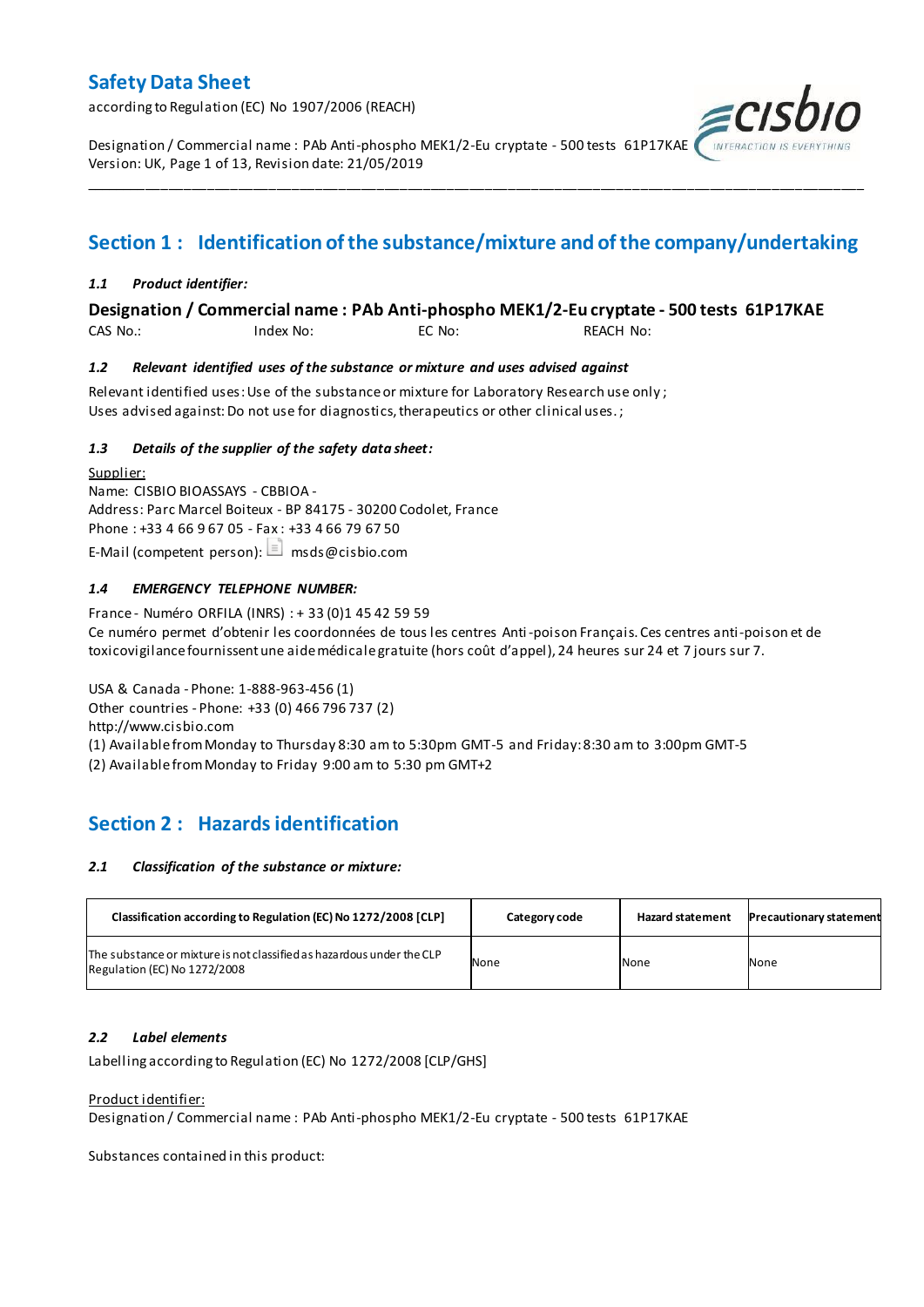according to Regulation (EC) No 1907/2006 (REACH)

Designation / Commercial name : PAb Anti-phospho MEK1/2-Eu cryptate - 500 tests 61P17KAE *(INTERACTION IS EVERYTHING* Version: UK, Page 2 of 13, Revision date: 21/05/2019



Hazard pictograms

Signal word:

Hazard and precautionary statements:

#### *2.3 Other hazards*

The mixture does not contain substances classified as 'Substances of Very High Concern' (SVHC) >= 0.1% published by the European CHemicals Agency (ECHA) under article 57 of REACH. The mixture satisfies neither the PBT nor the vPvB criteria for mixtures in accordance with annexe XIII of the REACH regulations EC 1907/2006. ; Adverse human health effects and symptoms:

\_\_\_\_\_\_\_\_\_\_\_\_\_\_\_\_\_\_\_\_\_\_\_\_\_\_\_\_\_\_\_\_\_\_\_\_\_\_\_\_\_\_\_\_\_\_\_\_\_\_\_\_\_\_\_\_\_\_\_\_\_\_\_\_\_\_\_\_\_\_\_\_\_\_\_\_\_\_\_\_\_\_\_\_\_\_\_\_\_\_\_\_\_\_\_\_\_\_\_\_\_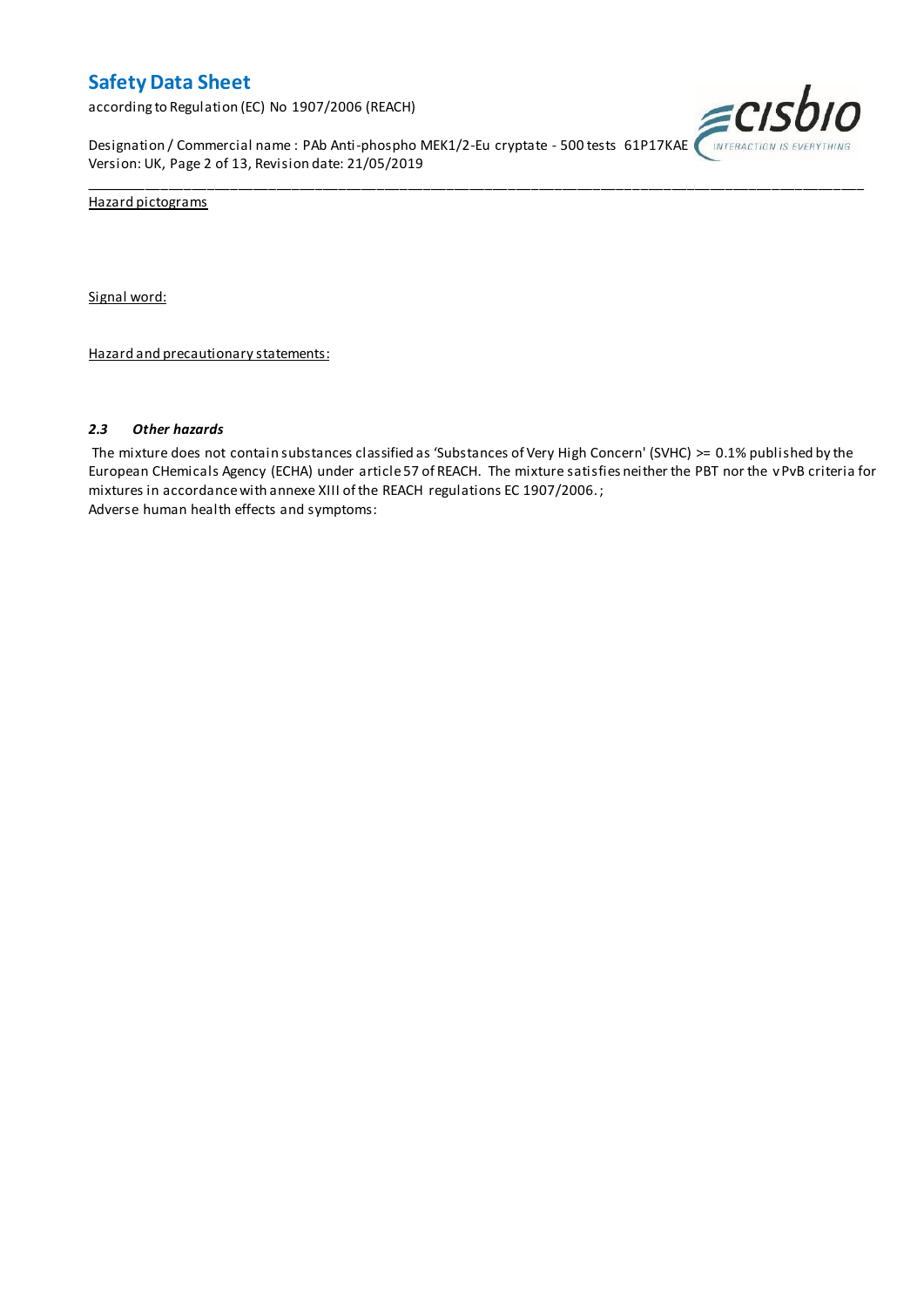according to Regulation (EC) No 1907/2006 (REACH)



Designation / Commercial name : PAb Anti-phospho MEK1/2-Eu cryptate - 500 tests 61P17KAE Version: UK, Page 3 of 13, Revision date: 21/05/2019

## **Section 3 : Composition/information on ingredients**

#### *3.2 Mixtures*

Hazardous ingredients:

| Substance name                                                                 | CASn <sup>o</sup> | Index n° | EC n <sup>o</sup> | Classification according Regulation (EC) Concentration<br>No. 1272 [CLP] | (%)     | <b>SCL</b> | M-factor |
|--------------------------------------------------------------------------------|-------------------|----------|-------------------|--------------------------------------------------------------------------|---------|------------|----------|
| $4-(2-$<br>hydroxyethyl)piperazin<br>7365-45-9<br>1-ylethanesulphonic<br>lacid |                   |          | 230-907-9         |                                                                          | $< 3\%$ |            |          |

\_\_\_\_\_\_\_\_\_\_\_\_\_\_\_\_\_\_\_\_\_\_\_\_\_\_\_\_\_\_\_\_\_\_\_\_\_\_\_\_\_\_\_\_\_\_\_\_\_\_\_\_\_\_\_\_\_\_\_\_\_\_\_\_\_\_\_\_\_\_\_\_\_\_\_\_\_\_\_\_\_\_\_\_\_\_\_\_\_\_\_\_\_\_\_\_\_\_\_\_\_

Additional information:

Full text of H- and EUH-phrases: see SECTION 16.

### **Section 4 : First aid measures**

#### *4.1 Description of first aid measures*

**General information**:Do not leave affected person unattended. ;

**Following inhalation:**In case of respiratory tractirritation, consult a physician. ;

**Following skin contact**:After contact with skin, wash immediately with water ;

**Following eye contact**:After contact with the eyes, rinse with water with the eyelids open for a sufficient length of time, then consult an ophthalmologist immediately. ;

**Following ingestion**:Do NOT induce vomiting. ;

**Self-protection of the first aider**:

#### *4.2 Most important symptoms and effects, both acute and delayed*

Symptoms:No known symptoms to date. ; Effects:

#### *4.3 Indication of any immediate medical attention and special treatment needed*

Notes for the doctor:

## **Section 5 : Firefighting measures**

#### *5.1 Extinguishing media:*

**Suitable extinguishing media**:This product is not flammable. Use extinguishing agent suitable for type of surrounding fire ;

#### *5.2 Special hazards arising from the substance or mixture*

Hazardous combustion products:/

#### *5.3 Advice for fire-fighters*

Wear Protective clothing. ;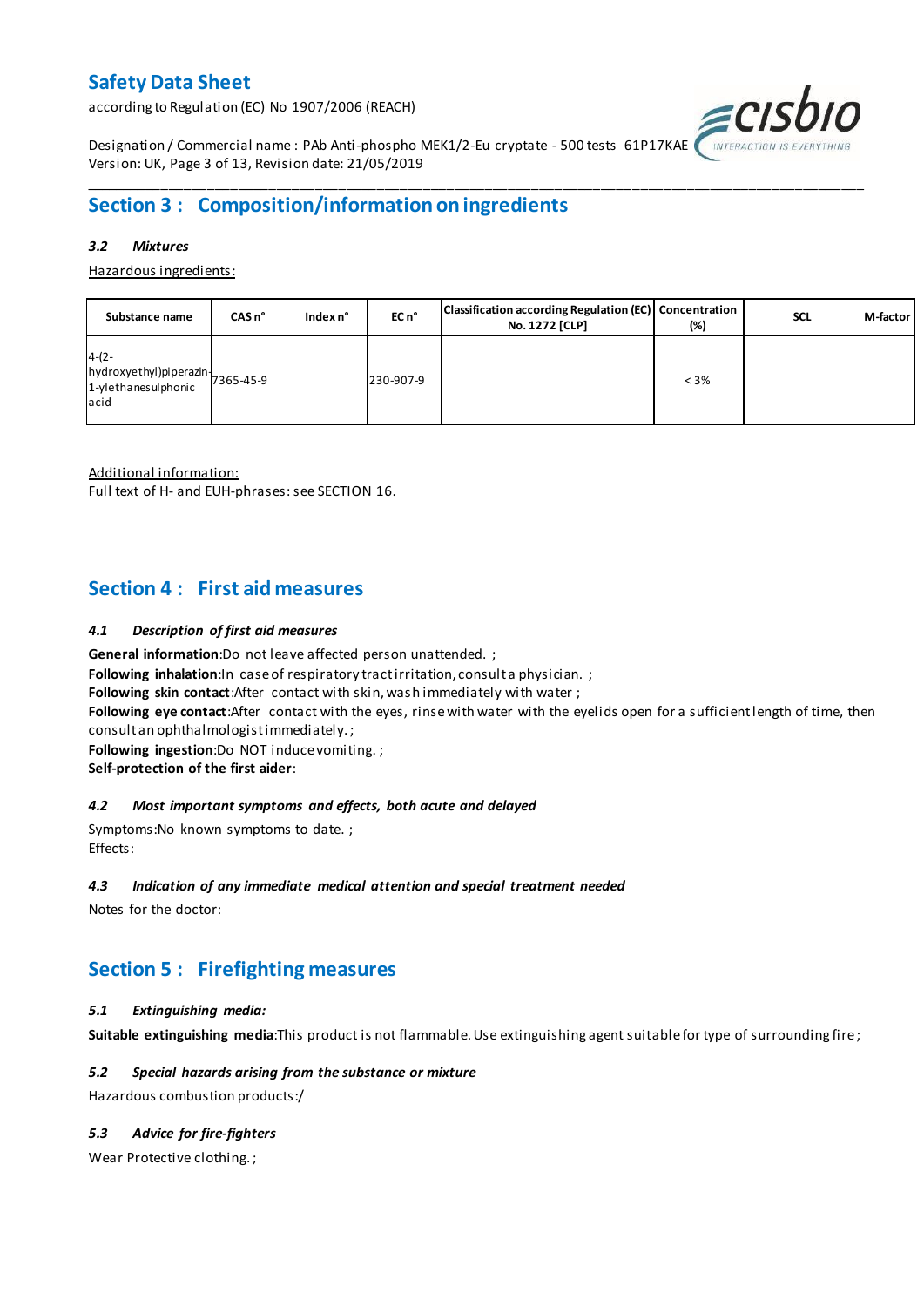according to Regulation (EC) No 1907/2006 (REACH)

Designation / Commercial name : PAb Anti-phospho MEK1/2-Eu cryptate - 500 tests 61P17KAE Version: UK, Page 4 of 13, Revision date: 21/05/2019

\_\_\_\_\_\_\_\_\_\_\_\_\_\_\_\_\_\_\_\_\_\_\_\_\_\_\_\_\_\_\_\_\_\_\_\_\_\_\_\_\_\_\_\_\_\_\_\_\_\_\_\_\_\_\_\_\_\_\_\_\_\_\_\_\_\_\_\_\_\_\_\_\_\_\_\_\_\_\_\_\_\_\_\_\_\_\_\_\_\_\_\_\_\_\_\_\_\_\_\_\_



### **Section 6 : Accidental release measures**

#### *6.1 Personal precautions, protective equipment and emergency procedures*

Emergency procedures: Provide adequate ventilation. ;

#### *6.2 Environmental precautions*

Do not allow to enter into surface water or drains. ;

#### *6.3 Methods and material for containment and cleaning up*

For cleaning up:Suitable material for taking up: Absorbing material, organic ; Other information:

#### *6.4 Reference to other sections*

Additional information:

## **Section 7 : Handling and storage**

#### *7.1 Precautions for safe handling*

Protective measures: Advice on safe handling: Avoid contact with skin, eyes and clothes.; Fire preventions:

Do not eat, drink or smoke in areas where reagents are handled. ; Advice on general occupational hygiene Handle in accordance with good industrial hygiene and safety practice;

#### *7.2 Conditions for safe storage, including any incompatibilities*

Technical measures and storage conditions: Requirements for storage rooms and vessels: Keep container tightly closed.; Hints on storage assembly: Materials to avoid: Further information on storage conditions:

#### *7.3 Specific end uses:*

Recommendations on specific end uses: Observe technical data sheet. ;

## **Section 8 : Exposure controls/personal protection**

#### *8.1 Control parameters*

Preliminary remark:

#### 8.1.1 Occupational exposure limits:

• France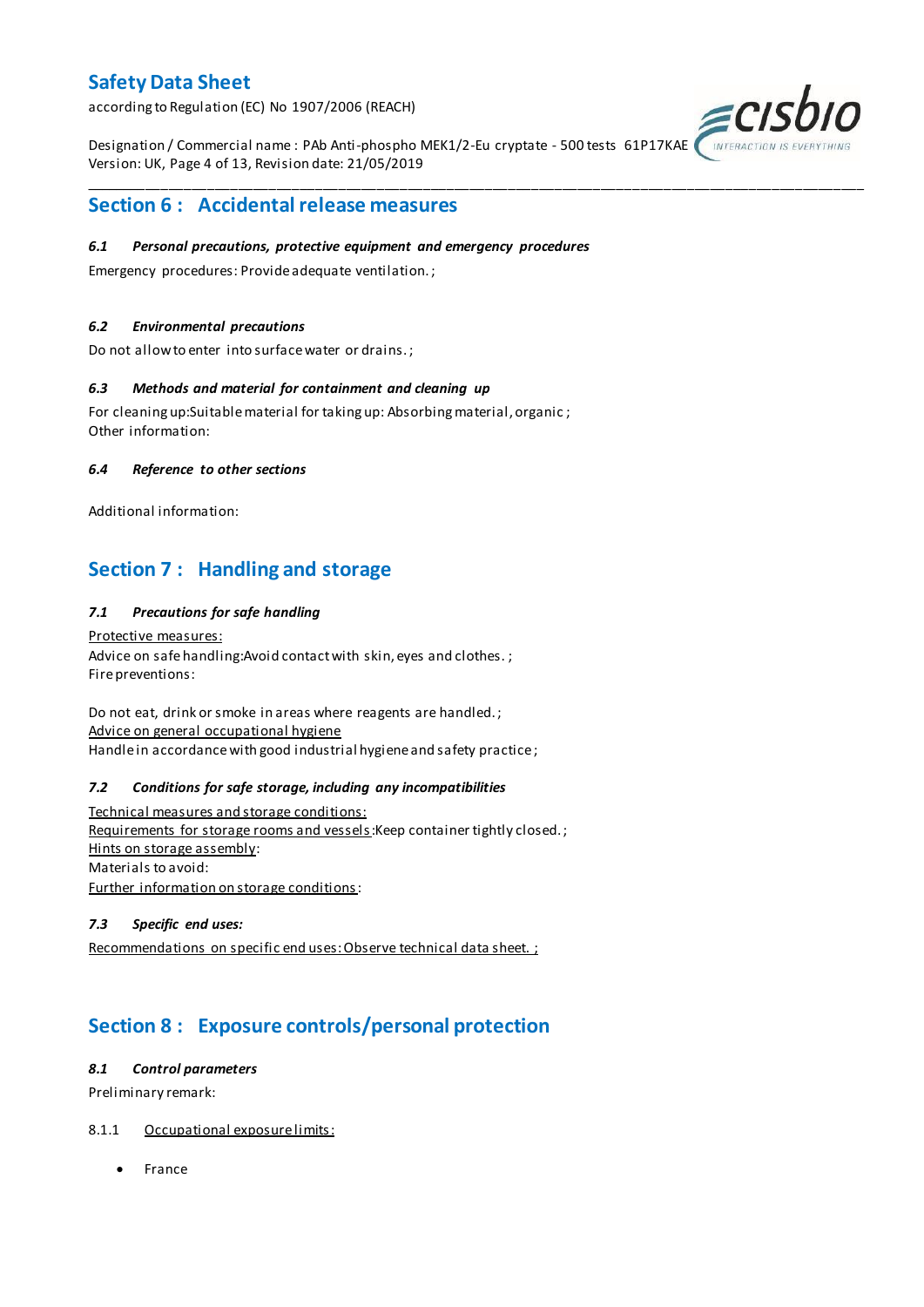according to Regulation (EC) No 1907/2006 (REACH)



Designation / Commercial name : PAb Anti-phospho MEK1/2-Eu cryptate - 500 tests 61P17KAE WITERACTION IS EVERYTHING Version: UK, Page 5 of 13, Revision date: 21/05/2019

| Source:                 | Informations relatives à la réglementation VME (France) : ED 984, 07.2012 |           |            |           |            |           |  |  |  |  |  |  |
|-------------------------|---------------------------------------------------------------------------|-----------|------------|-----------|------------|-----------|--|--|--|--|--|--|
| Substance               | EC-No.                                                                    | CAS-No    | VLE(mg/m3) | VLE (ppm) | VME(mg/m3) | VME (ppm) |  |  |  |  |  |  |
| 7365-45-9/230-<br>907-9 | 230-907-9                                                                 | 7365-45-9 |            |           |            |           |  |  |  |  |  |  |

#### • Spain

| Source:                 | Limites de Exposicion Profesional para Agentes Quimicos en Espana<br>Instituto Nacional de Seguridade Higiene en el Trabajo<br>June 2015 |               |                  |              |                  |              |  |  |  |  |
|-------------------------|------------------------------------------------------------------------------------------------------------------------------------------|---------------|------------------|--------------|------------------|--------------|--|--|--|--|
| <b>Substance</b>        | EC-No.                                                                                                                                   | <b>CAS-No</b> | $VLA-EC$ (mg/m3) | VLA-EC (ppm) | $VLA-ED (mg/m3)$ | VLA-ED (ppm) |  |  |  |  |
| 7365-45-9/230-<br>907-9 | 230-907-9                                                                                                                                | 7365-45-9     |                  |              |                  |              |  |  |  |  |

#### **•** Germany

| Source:<br>TRGS 900, June 2015, BAuA |           |               |               |           |  |  |  |  |  |  |
|--------------------------------------|-----------|---------------|---------------|-----------|--|--|--|--|--|--|
| Substance                            | EC-No.    | <b>CAS-No</b> | $AGW$ (mg/m3) | AGW (ppm) |  |  |  |  |  |  |
| 7365-45-9/230-907-9                  | 230-907-9 | 7365-45-9     |               |           |  |  |  |  |  |  |

- Italia
- **•** Greece
- $\bullet$  UK
- OSHA (USA)

| Source:                     |        | Occupational Safety and Health Administration (OSHA) Permissible Exposure Limits (PELS) from 29 CFR 1910.1000 |                                             |                                                                                               |                                                                      |                                                                   |  |  |  |  |  |  |
|-----------------------------|--------|---------------------------------------------------------------------------------------------------------------|---------------------------------------------|-----------------------------------------------------------------------------------------------|----------------------------------------------------------------------|-------------------------------------------------------------------|--|--|--|--|--|--|
| Substance                   | EC-No. | <b>CAS-No</b>                                                                                                 | <b>OSHA Permissible</b><br>8-hour TWA (ppm) | <b>OSHA Permissible</b><br>Exposure Limit (PEL)   Exposure Limit (PEL) 8-<br>hour TWA (mg/m3) | <b>OSHA Permissible</b><br><b>Exposure Limit (PEL)</b><br>STEL (ppm) | <b>OSHA Permissible</b><br>Exposure Limit (PEL)  <br>STEL (mg/m3) |  |  |  |  |  |  |
| 7365-45-9/230-907 230-907-9 |        | 7365-45-9                                                                                                     |                                             |                                                                                               |                                                                      |                                                                   |  |  |  |  |  |  |

#### 8.1.2 Biological limit values (Germany):

| List of recommended health-based biological limit values (BLVs) and biological guidance values (BGVs), June 2014<br>Source: |
|-----------------------------------------------------------------------------------------------------------------------------|
|-----------------------------------------------------------------------------------------------------------------------------|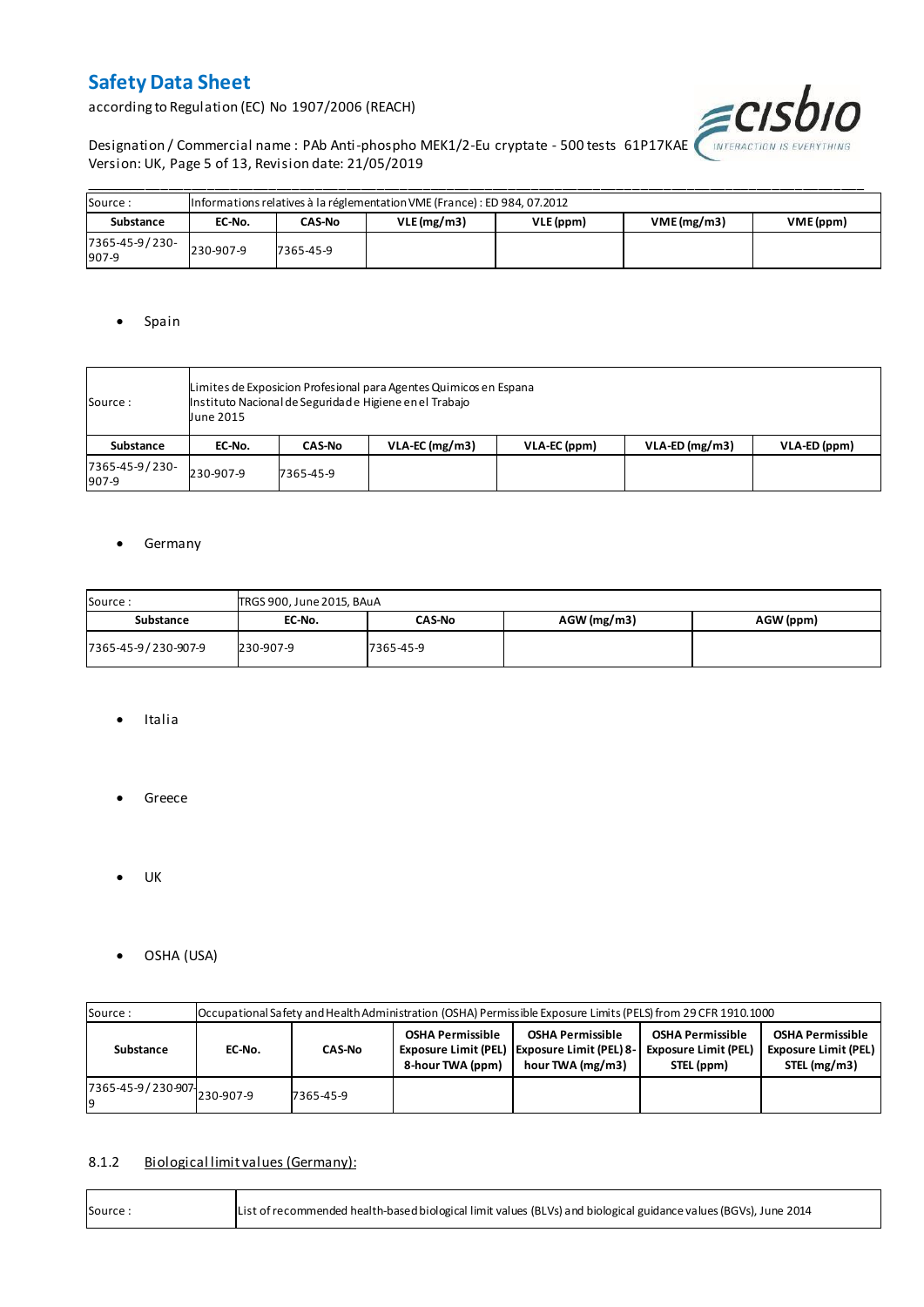according to Regulation (EC) No 1907/2006 (REACH)



Designation / Commercial name : PAb Anti-phospho MEK1/2-Eu cryptate - 500 tests 61P17KAE Version: UK, Page 6 of 13, Revision date: 21/05/2019

| Substance           | EC-No.    | CAS-No    | BLV (mg/m3) | BLV (ppm) |
|---------------------|-----------|-----------|-------------|-----------|
| 7365-45-9/230-907-9 | 230-907-9 | 7365-45-9 |             |           |

#### 8.1.3 Exposure limits at intended use (Germany):

| Source:             | TRGS 903, November 2015, BAuA |           |             |           |  |  |  |  |  |  |
|---------------------|-------------------------------|-----------|-------------|-----------|--|--|--|--|--|--|
| Substance           | EC-No.                        | CAS-No    | BGW (mg/m3) | BGW (ppm) |  |  |  |  |  |  |
| 7365-45-9/230-907-9 | 230-907-9                     | 7365-45-9 |             |           |  |  |  |  |  |  |

#### 8.1.4 DNEL/PNEC-values:

#### • DNEL worker

| Source:                 |        | <b>GESTIS</b> - substance database |                                                 |                                                          |                                                           |                                 |                                                                            |                                    |                                                                                 |
|-------------------------|--------|------------------------------------|-------------------------------------------------|----------------------------------------------------------|-----------------------------------------------------------|---------------------------------|----------------------------------------------------------------------------|------------------------------------|---------------------------------------------------------------------------------|
| Substance               | EC-No. | <b>CAS-No</b>                      | Acute - dermal,<br>local effects<br>(mg/kg/day) | $Long-term -$<br>dermal, local<br>effects<br>(mg/kg/day) | Long-term –<br>dermal.<br>systemic effects<br>(mg/kg/day) | $Acute -$<br>linhalation. local | $Acute -$<br>inhalation.<br>vuleffects (mg/m3) systemic effects<br>(mg/m3) | $Long-term -$<br>inhalation, local | $Long-term -$<br>inhalation.<br>~~ leffects (mg/m3) systemic effects<br>(mg/m3) |
| 7365-45-9/<br>230-907-9 |        | 230-907-97365-45-9                 |                                                 |                                                          |                                                           |                                 | 23.5-23.5                                                                  |                                    |                                                                                 |

#### DNEL consumer

| Source:                       |        | GESTIS - substance database |                                               |                                                          |                                                             |                              |                                                                           |                                  |                                                                              |  |  |  |  |  |
|-------------------------------|--------|-----------------------------|-----------------------------------------------|----------------------------------------------------------|-------------------------------------------------------------|------------------------------|---------------------------------------------------------------------------|----------------------------------|------------------------------------------------------------------------------|--|--|--|--|--|
| Substance                     | EC-No. | <b>CAS-No</b>               | Acute-dermal.<br>local effects<br>(mg/kg/day) | $Long-term -$<br>dermal, local<br>effects<br>(mg/kg/day) | $Long-term -$<br>dermal,<br>systemic effects<br>(mg/kg/day) | Acute –<br>inhalation, local | $Acute -$<br>inhalation.<br>"leffects (mg/m3) systemic effects<br>(mg/m3) | Long-term –<br>inhalation, local | $Long-term -$<br>inhalation.<br>weffects (mg/m3) systemic effects<br>(mg/m3) |  |  |  |  |  |
| $7365 - 45 - 9/$<br>230-907-9 |        | 230-907-97365-45-9          |                                               |                                                          |                                                             |                              |                                                                           |                                  |                                                                              |  |  |  |  |  |

#### DNEL remark:

• PNEC

| Source:         | <b>INERIS</b>                  |               |            |                                                                                                                  |  |  |              |  |                      |  |            |  |                      |  |  |
|-----------------|--------------------------------|---------------|------------|------------------------------------------------------------------------------------------------------------------|--|--|--------------|--|----------------------|--|------------|--|----------------------|--|--|
| Substance       |                                |               |            | PNEC AQUATIC                                                                                                     |  |  |              |  |                      |  |            |  | <b>PNEC Sediment</b> |  |  |
|                 | EC-No.                         | <b>CAS-No</b> | freshwater |                                                                                                                  |  |  | marine water |  | intermittent release |  | freshwater |  | marine water         |  |  |
|                 |                                |               |            | (mg/L)  (mg/kg)  (ppm)  (mg/L)  (mg/kg) (ppm)  (mg/L)  (mg/kg)  (ppm)  (mg/L) (mg/kg) (ppm) (mg/L) (mg/kg) (ppm) |  |  |              |  |                      |  |            |  |                      |  |  |
| 7365-45-9<br>19 | / 230-907- 230-907-9 7365-45-9 |               |            |                                                                                                                  |  |  |              |  |                      |  |            |  |                      |  |  |

| Source:          | <b>INERIS</b> |               |                    |                                      |                |                               |  |  |  |  |  |
|------------------|---------------|---------------|--------------------|--------------------------------------|----------------|-------------------------------|--|--|--|--|--|
| <b>Substance</b> | EC-No.        | <b>CAS-No</b> | <b>Others</b>      |                                      |                |                               |  |  |  |  |  |
|                  |               |               | PNEC soil          | PNEC sewage treatment<br>plant       | PNEC air       | PNEC secondary<br>poisoning   |  |  |  |  |  |
|                  |               |               | (mg/kg)<br>l(mg/L) | (mg/kg)<br>$(ppm)$ $(mg/L)$<br>(ppm) | (mg/L) (mg/kg) | (ppm) (mg/L) (mg/kg)<br>(ppm) |  |  |  |  |  |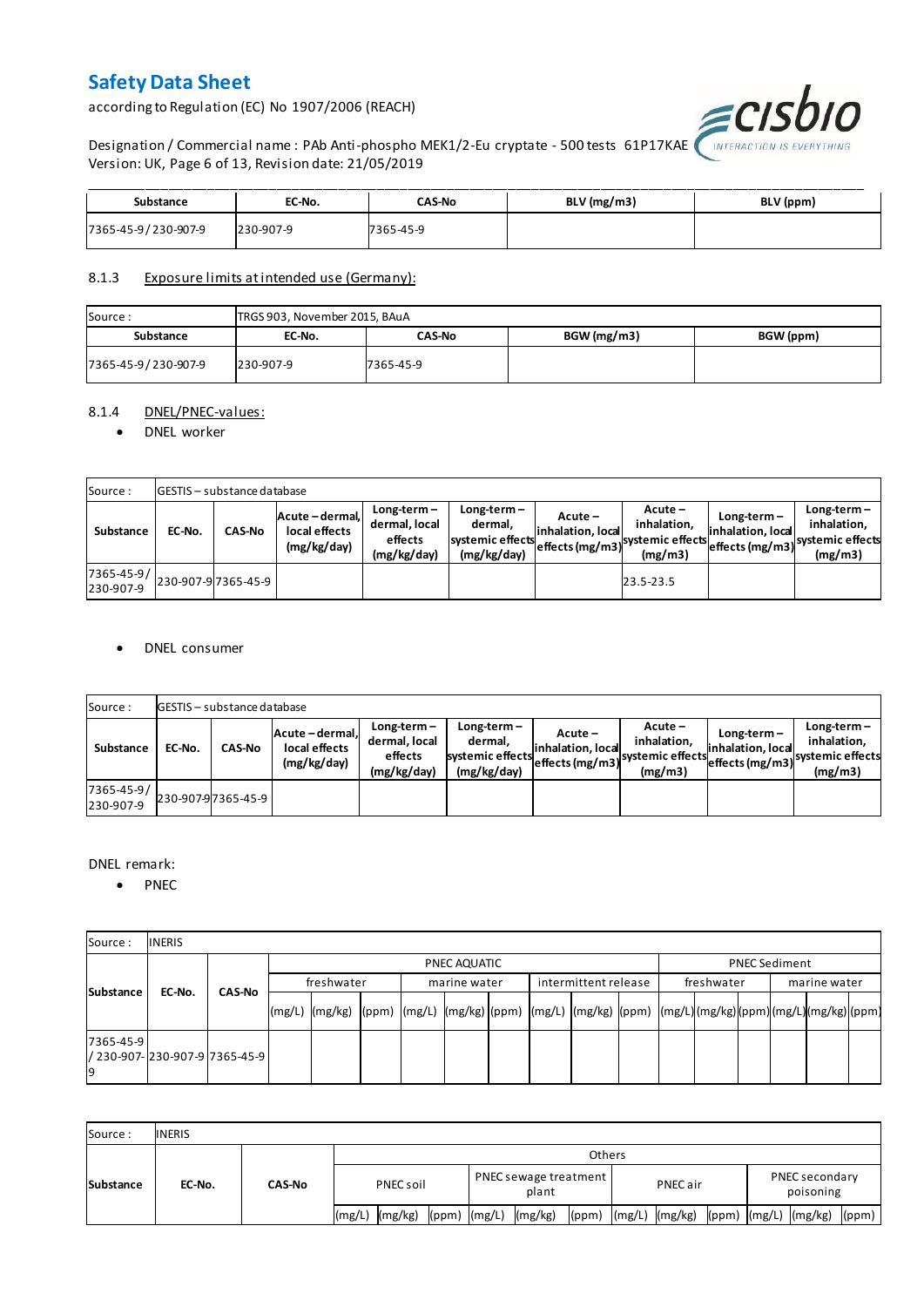according to Regulation (EC) No 1907/2006 (REACH)



Designation / Commercial name : PAb Anti-phospho MEK1/2-Eu cryptate - 500 tests 61P17KAE *(INTERACTION IS L* Version: UK, Page 7 of 13, Revision date: 21/05/2019

| 7365-45-9/<br>230-907-9 230-907-9 | 7365-45-9 |  |  |  |  |  |  |
|-----------------------------------|-----------|--|--|--|--|--|--|

PNEC remark: Control parameters remark:

#### *8.2 Exposure controls*

8.2.1 Appropriate engineering controls:

8.2.2 Personal protective equipment:

**Eye / Face protection**: Safety glasses with side-shields ; **Skin protection**:Gloves ;

**Respiratory protection**:Ensure adequate ventilation ;

**Thermal hazards**:

8.2.3 Environmental exposure controls:

## **Section 9 : Physical and chemical properties**

#### *9.1 Information on basic physical and chemical properties*

| <u>Appearance</u>     |             |
|-----------------------|-------------|
| Physical state        | Liquid;     |
| Colour                | Colorless ; |
| Odour                 |             |
| Odour threshold (ppm) |             |

|                                                             |                                           | Value | Concentration<br>(mol/L) | Method | Temperature (°C) | Pressure (kPa) | Remark |
|-------------------------------------------------------------|-------------------------------------------|-------|--------------------------|--------|------------------|----------------|--------|
| pH                                                          |                                           |       |                          |        |                  |                |        |
| Melting point (°C)                                          |                                           |       |                          |        |                  |                |        |
| Freezing point (°C)                                         |                                           |       |                          |        |                  |                |        |
| Initial boiling point/boiling range (°C)                    |                                           |       |                          |        |                  |                |        |
| Flash point (°C)                                            |                                           |       |                          |        |                  |                |        |
| Evaporation rate (kg/m <sup>2</sup> /h)                     |                                           |       |                          |        |                  |                |        |
| Flammability (type : ) (%)                                  |                                           |       |                          |        |                  |                |        |
| Upper/lower<br>flammability or explosive<br>limits          | Upper explosive limit<br>(%)              |       |                          |        |                  |                |        |
|                                                             | Lower explosive limit (%)                 |       |                          |        |                  |                |        |
| Vapour pressure (kPa)                                       |                                           |       |                          |        |                  |                |        |
| Vapour density (g/cm <sup>3</sup> )                         |                                           |       |                          |        |                  |                |        |
|                                                             | Density (g/cm <sup>3</sup> )              |       |                          |        |                  |                |        |
| Densities                                                   | Relative density (g/cm <sup>3</sup> )     |       |                          |        |                  |                |        |
|                                                             | Bulk density (g/cm <sup>3</sup> )         |       |                          |        |                  |                |        |
|                                                             | Critical density (g/cm <sup>3</sup> )     |       |                          |        |                  |                |        |
| Solubility (Type: ) (g/L)                                   |                                           |       |                          |        |                  |                |        |
| Partition coefficient (log Pow)<br>n-octanol/water at pH :  |                                           |       |                          |        |                  |                |        |
| Auto-ignition temperature (°C)                              |                                           |       |                          |        |                  |                |        |
| Decomposition temperature (°C)<br>Decomposition energy : kJ |                                           |       |                          |        |                  |                |        |
| Viscosity                                                   | Viscosity, dynamic (poiseuille)           |       |                          |        |                  |                |        |
|                                                             | Viscosity, cinematic (cm <sup>3</sup> /s) |       |                          |        |                  |                |        |
| Oxidising properties                                        |                                           |       |                          |        |                  |                |        |
| Explosive properties                                        |                                           |       |                          |        |                  |                |        |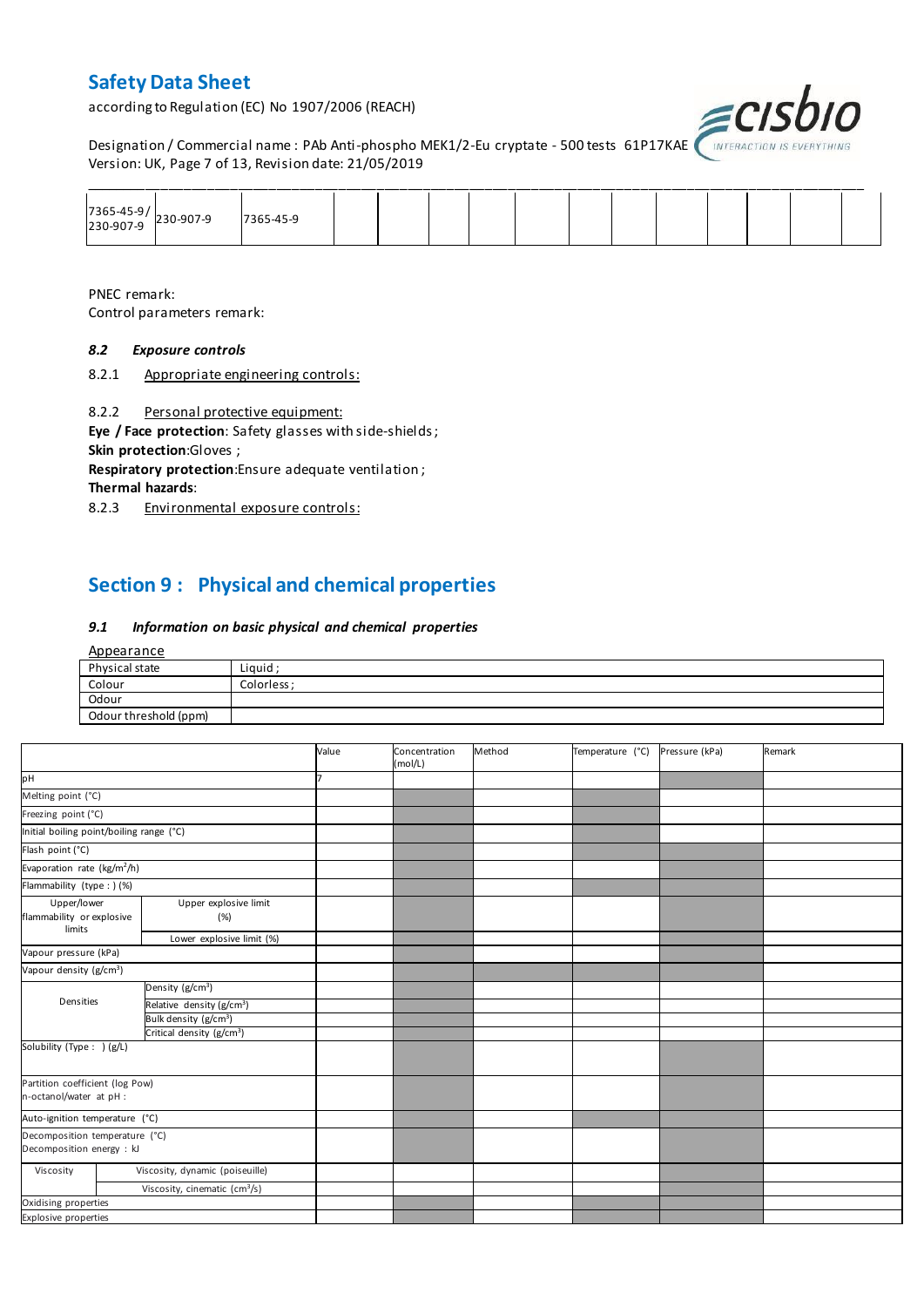according to Regulation (EC) No 1907/2006 (REACH)



Designation / Commercial name : PAb Anti-phospho MEK1/2-Eu cryptate - 500 tests 61P17KAE Version: UK, Page 8 of 13, Revision date: 21/05/2019

\_\_\_\_\_\_\_\_\_\_\_\_\_\_\_\_\_\_\_\_\_\_\_\_\_\_\_\_\_\_\_\_\_\_\_\_\_\_\_\_\_\_\_\_\_\_\_\_\_\_\_\_\_\_\_\_\_\_\_\_\_\_\_\_\_\_\_\_\_\_\_\_\_\_\_\_\_\_\_\_\_\_\_\_\_\_\_\_\_\_\_\_\_\_\_\_\_\_\_\_\_

#### *9.2 Other information:*

No other relevant data available

## **Section 10 : Stability and reactivity**

*10.1 Reactivity* This material is considered to be non-reactive under normal use conditions. ;

- *10.2 Chemical stability*
- *10.3 Possibility of hazardous reactions*
- *10.4 Conditions to avoid:*
- *10.5 Incompatible materials:*
- *10.6 Hazardous decomposition products:*

Does not decompose when used for intended uses. ;

### **Section 11 : Toxicological information**

Toxicokinetics, metabolism and distribution

#### *11.1 Information on toxicological effects*

#### **Substances**

**Acute toxicity**

Animal data: Acute oral toxicity:

Acute dermal toxicity:

Acute inhalative toxicity:

Practical experience / human evidence: Assessment / Classification: General Remark:

**Skin corrosion/irritation**

Animal data:

In-vitro skin test method: In-vitro skin test result: Assessment / Classification:

**Eye damage/irritation**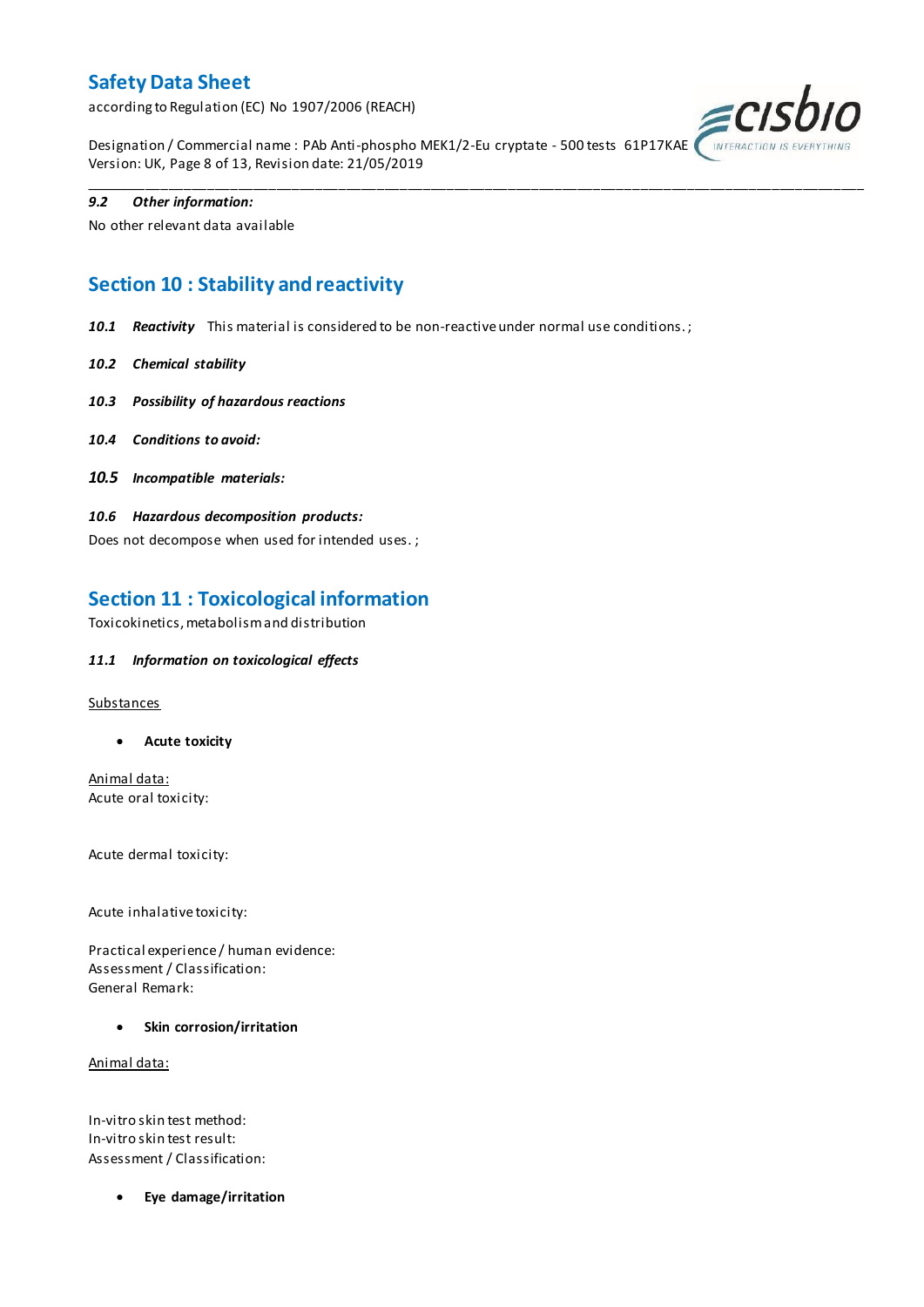according to Regulation (EC) No 1907/2006 (REACH)



Designation / Commercial name : PAb Anti-phospho MEK1/2-Eu cryptate - 500 tests 61P17KAE Version: UK, Page 9 of 13, Revision date: 21/05/2019

\_\_\_\_\_\_\_\_\_\_\_\_\_\_\_\_\_\_\_\_\_\_\_\_\_\_\_\_\_\_\_\_\_\_\_\_\_\_\_\_\_\_\_\_\_\_\_\_\_\_\_\_\_\_\_\_\_\_\_\_\_\_\_\_\_\_\_\_\_\_\_\_\_\_\_\_\_\_\_\_\_\_\_\_\_\_\_\_\_\_\_\_\_\_\_\_\_\_\_\_\_

#### Animal data:

In vitro eye test method: In vitro eye test result: Assessment / Classification:

- **CMR effects (carcinogenity, mutagenicity and toxicity for reproduction)**
	- o Germ cell mutagenicity:

Animal data:

Assessment / Classification:

o Carcinogenicity

Practical experience / human evidence: Animal data:

Other information: Assessment / Classification:

o Reproductive toxicity

Practical experience / human evidence: Animal data:

Other information: Assessment / Classification:

Overall assessment on CMR properties:

- **Specific target organ toxicity (single exposure)**
	- o STOT SE 1 and 2

Animal data:

Other information:

o STOT SE 3

Practical experience / human evidence:

Other information: Assessment / Classification:

#### **Specific target organ toxicity (repeated exposure)**

Practical experience / human evidence: Animal data:

Assessment / Classification: Other information

**Aspiration hazard**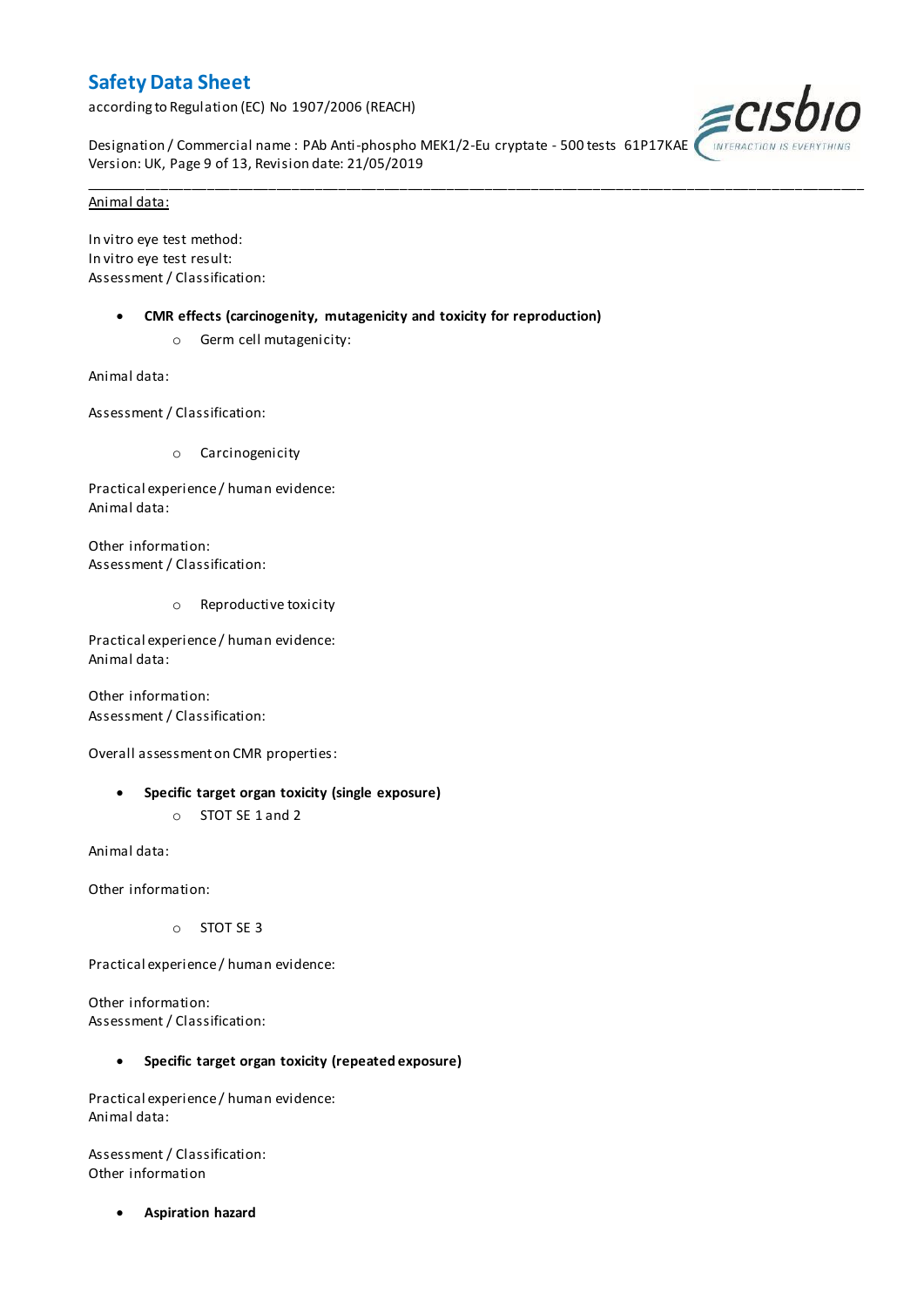according to Regulation (EC) No 1907/2006 (REACH)



Designation / Commercial name : PAb Anti-phospho MEK1/2-Eu cryptate - 500 tests 61P17KAE Version: UK, Page 10 of 13, Revision date: 21/05/2019

Practical experience / human evidence: Experimental data: viscosity data: see SECTION 9. Assessment / Classification: Remark:

11.1.1 Mixtures No toxicological information is available for the mixture itself

### **Section 12 : Ecological information**

In case that test data regarding one endpoint/differentiation exist for the mixture itself, the classification is carried out according to the substance criteria (excluding biodegradation and bioaccumulation). If no test data exist, the criteria for mixture classification has to be used (calculation method) in this case the toxicological data of the ingredients are shown.

\_\_\_\_\_\_\_\_\_\_\_\_\_\_\_\_\_\_\_\_\_\_\_\_\_\_\_\_\_\_\_\_\_\_\_\_\_\_\_\_\_\_\_\_\_\_\_\_\_\_\_\_\_\_\_\_\_\_\_\_\_\_\_\_\_\_\_\_\_\_\_\_\_\_\_\_\_\_\_\_\_\_\_\_\_\_\_\_\_\_\_\_\_\_\_\_\_\_\_\_\_

#### *12.1 Aquatic toxicity:*

Acute (short-term) fish toxicity

Chronic (long-term) fish toxicity

Acute (short-term) toxicity to crustacea

Chronic (long-term) toxicity to crustacea

Acute (short-term) toxicity to algae and cyanobacteria

Toxicity to microorganisms and other aquatic plants / organisms

Assessment / Classification:

#### *12.2 Persistence and degradability*

Biodegradation:

Abiotic Degradation:

Assessment / Classification:

#### *12.3 Bioaccumulative potential*

Bioconcentration factor (BCF):

#### *12.4 Mobility in soil*

#### *12.5 Results of PBT and vPvB assessment*

*12.6 Other adverse effects:*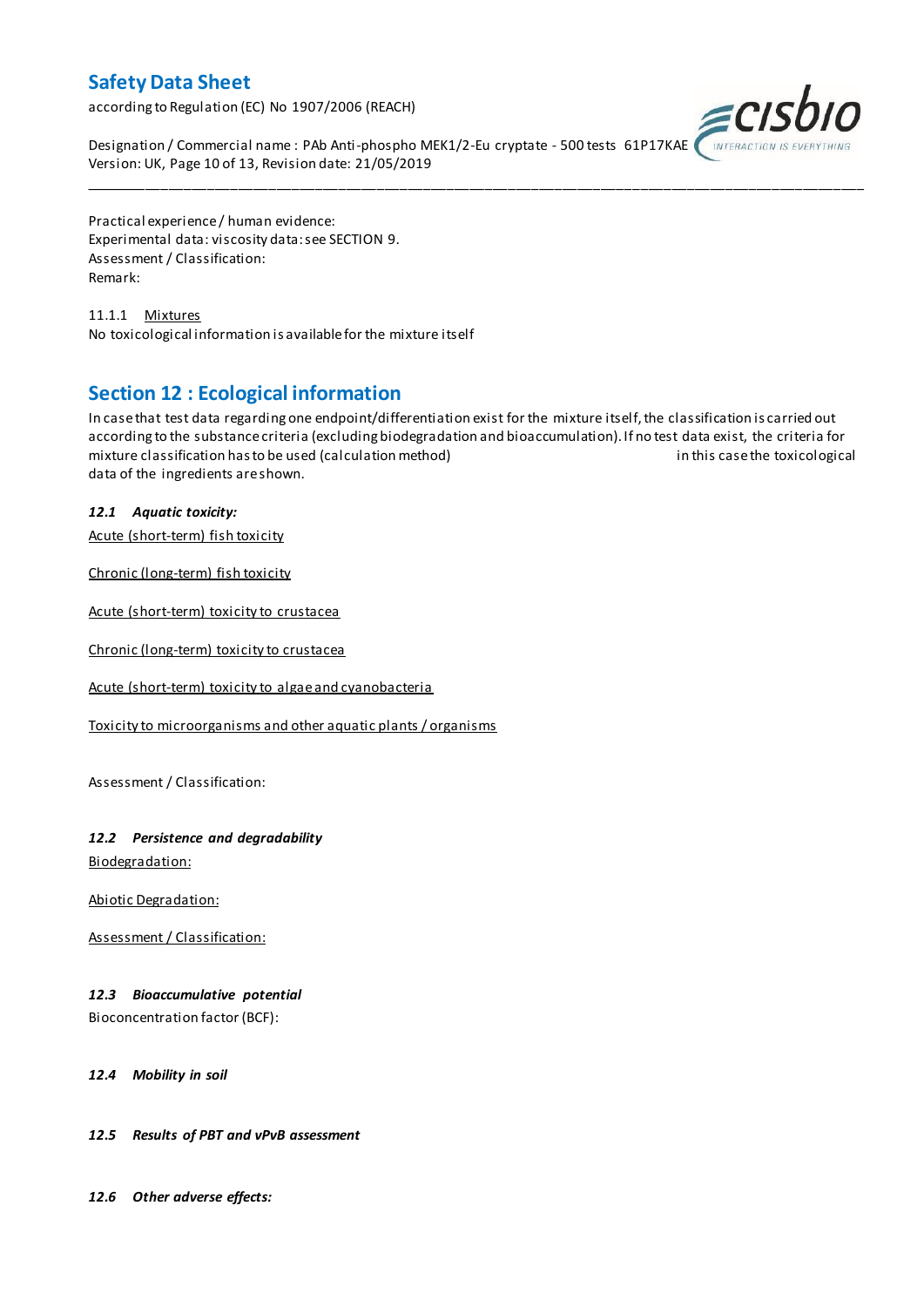according to Regulation (EC) No 1907/2006 (REACH)

Designation / Commercial name : PAb Anti-phospho MEK1/2-Eu cryptate - 500 tests 61P17KAE Version: UK, Page 11 of 13, Revision date: 21/05/2019



Additional ecotoxicological information:

## **Section 13 : Disposal considerations**

#### *13.1 Waste treatment methods*

Waste treatment options:Dispose of waste according to applicable legislation. ;

*Transport in bulk according to Annex II of MARPOL 73/78 and the IBC Code*

### **Section 14 : Transport information**

ADR/RID/AND/IMDG/IATA

| UN No.                     |  |
|----------------------------|--|
| UN Proper shipping name    |  |
| Transport hazard class(es) |  |
| Hazard label(s)            |  |
|                            |  |
| Packing group              |  |

\_\_\_\_\_\_\_\_\_\_\_\_\_\_\_\_\_\_\_\_\_\_\_\_\_\_\_\_\_\_\_\_\_\_\_\_\_\_\_\_\_\_\_\_\_\_\_\_\_\_\_\_\_\_\_\_\_\_\_\_\_\_\_\_\_\_\_\_\_\_\_\_\_\_\_\_\_\_\_\_\_\_\_\_\_\_\_\_\_\_\_\_\_\_\_\_\_\_\_\_\_

### Land transport (ADR/RID) Classification code ADR: Special Provisions for ADR/RID: Limited quantities for ADR/RID:<br>
Packing Instructions for ADR/RID: Special packing provisions for ADI Special packing provisions for ADR/RID: Mixed packing provisions: Portable tanks and bulk containers Instructions: Portable tanks and bulk containers Special Provisions: ADR Tank Code: ADR Tank special provisions: Vehicle for tank carriage: Special provisions for carriage Packages: Special provisions for carriage Bulk: Special provisions for carriage for loading, unloading and handling: Special Provisions for carriage Operation: Hazard identification No: Transport category (Tunnel restriction code): Sea transport (IMDG) Marine Pollutant: Subsidiary risk(s) for IMDG: Packing provisions for IMDG: Limited quantities for IMDG: Packing instructions for IMDG: IBC Instructions: IBC Provisions: IMO tank instructions: UN tank instructions: Tanks and bulk Provisions: EmS : Stowage and segregation for IMDG: Properties and observations: Inland waterway transport (ADN) Classification Code ADN: Special Provisions ADN: Limited quantities ADN: Excepted quantities ADN: Carriage permitted: Carriage permitted: Provisions concerning loading and unloading: Provisions concerning carriage: Number of blue cones/lights: Remark: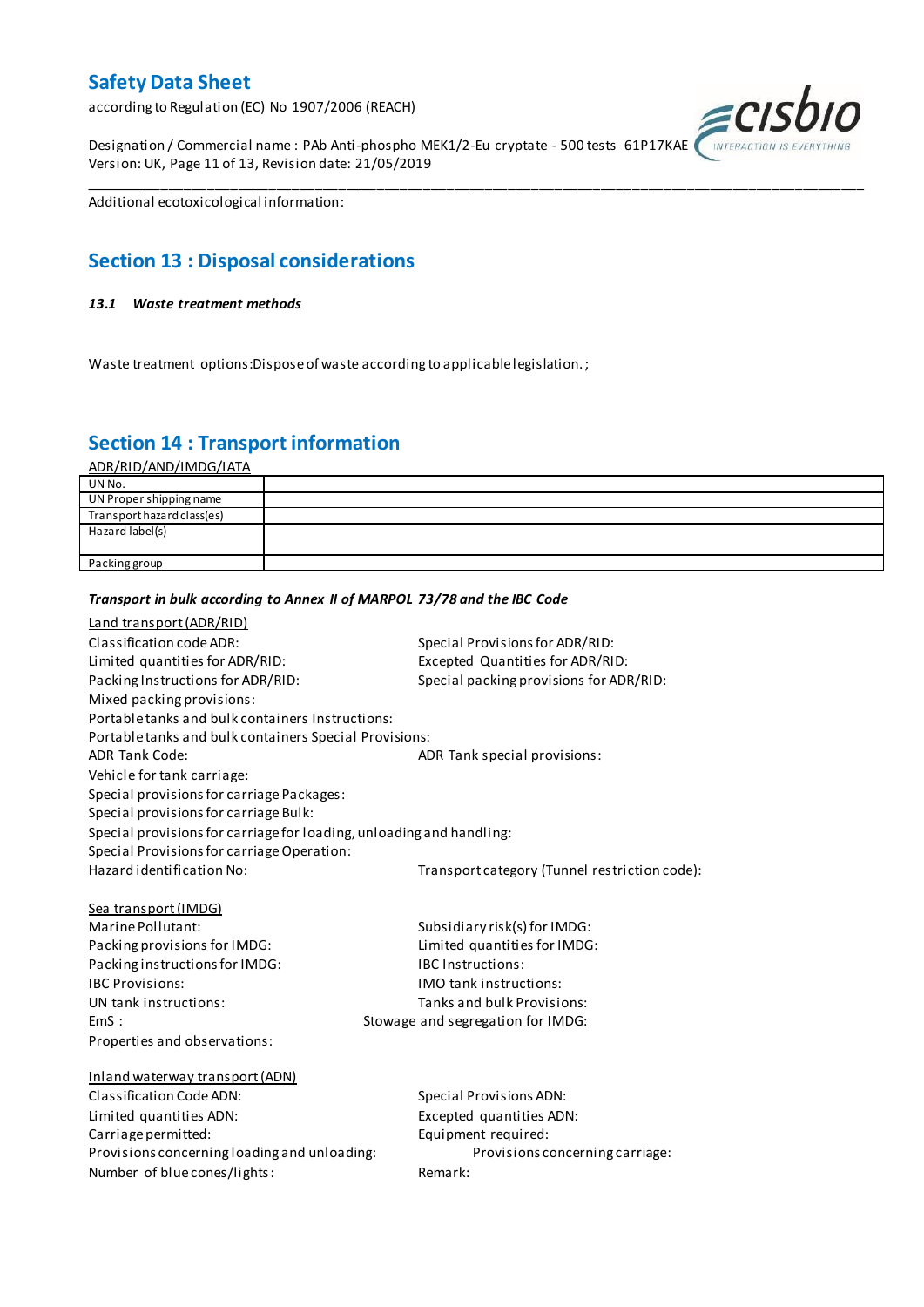according to Regulation (EC) No 1907/2006 (REACH)



Designation / Commercial name : PAb Anti-phospho MEK1/2-Eu cryptate - 500 tests 61P17KAE Version: UK, Page 12 of 13, Revision date: 21/05/2019

Air transport (ICAO-TI / IATA-DGR) Subsidiary risk for IATA: Excepted quantity for IATA: Passenger and Cargo Aircraft Limited Quantities Packing Instructions: Passenger and Cargo Aircraft Limited Quantities Maximal Net Quantity : Passenger and Cargo Aircraft Packaging Instructions : Passenger and Cargo Aircraft Maximal Net Quantity : Cargo Aircraft only Packaging Instructions : Cargo Aircraft only Maximal Net Quantity : ERG code: Special Provisions for IATA:

\_\_\_\_\_\_\_\_\_\_\_\_\_\_\_\_\_\_\_\_\_\_\_\_\_\_\_\_\_\_\_\_\_\_\_\_\_\_\_\_\_\_\_\_\_\_\_\_\_\_\_\_\_\_\_\_\_\_\_\_\_\_\_\_\_\_\_\_\_\_\_\_\_\_\_\_\_\_\_\_\_\_\_\_\_\_\_\_\_\_\_\_\_\_\_\_\_\_\_\_\_

## **Section 15 : Regulatory information**

#### *15.1 Safety, health and environmental regulations/legislation specific for the substance or mixture*

EU regulations

Authorisations and/or restrictions on use:

Authorisations: Restrictions on use: SVHC :

- Other EU regulations:
- Directive 2010/75/EC on industrial emissions

Not relevant

National regulations

#### *15.2 Chemical Safety Assessment:*

For this mixture, no chemical safety assessment has been carried out

### **Section 16 : Other information**

#### *16.1 Indication of changes*

Date of the previous version:03/05/2019 Modifications:

*16.2 Other informations*

*16.3 Classification for mixtures and used evaluation method according to regulation (EC) 1207/2008 [CLP]:* See SECTION 2.1 (classification).

#### *16.4 Relevant R-, H- and EUH-phrases (number and full text):*